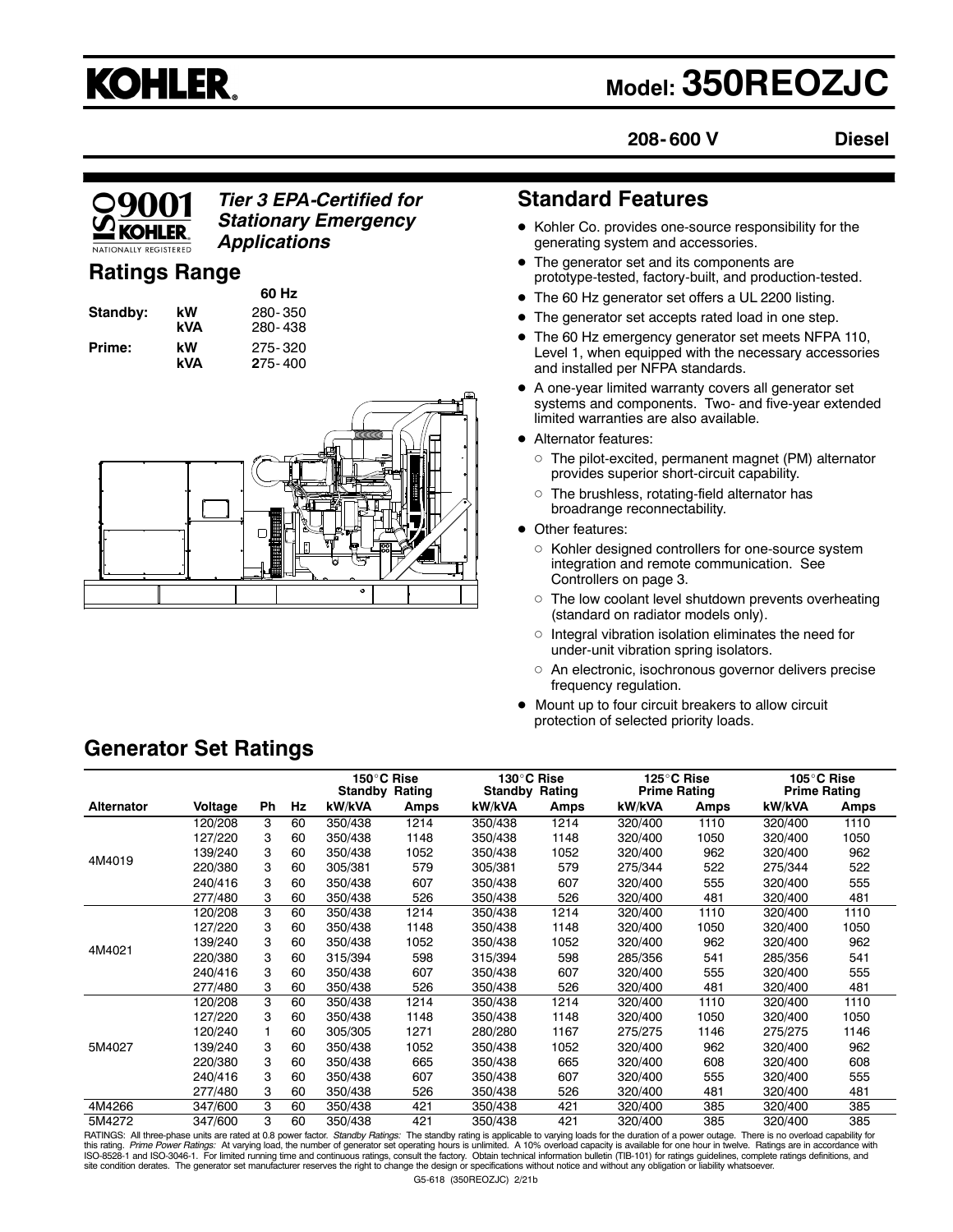# **Alternator Specifications**

| <b>Specifications</b>      |                                          | <b>Alternator</b>                              |
|----------------------------|------------------------------------------|------------------------------------------------|
| Type                       |                                          | 4-Pole, Rotating-Field                         |
| Exciter type               |                                          | Brushless, Permanent-<br>Magnet, Pilot Exciter |
| Leads: quantity, type      |                                          | 10/12, Reconnectable<br>4.600 V                |
| Voltage regulator          |                                          | Solid State, Volts/Hz                          |
| Insulation:                |                                          | <b>NFMA MG1</b>                                |
| Material                   |                                          | Class H, Synthetic,<br>Nonhygroscopic          |
| Temperature rise           |                                          | 130°C, 150°C Standby                           |
| Bearing: quantity, type    |                                          | 1, Sealed                                      |
| Coupling                   |                                          | <b>Flexible Disc</b>                           |
| Amortisseur windings       |                                          | Full                                           |
| Rotor balancing            |                                          | 125%                                           |
|                            | Voltage regulation, no-load to full-load | <b>Controller Dependent</b>                    |
| One-step load acceptance   |                                          | 100% of Rating                                 |
| Unbalanced load capability |                                          | 100% of Rated Standby<br>Current               |
| Peak motor starting kVA:   |                                          | (35% dip for voltages below)                   |
| 480 V                      | 4M4019 (12 lead)                         | 1750                                           |
| 480 V                      | 4M4021 (12 lead)                         | 1725                                           |
| 480 V                      | 5M4027 (12 lead)                         | 2200                                           |
| 600 V                      | 4M4266 (4 lead)                          | 1300                                           |
| 600 V                      | 5M4272 (4 lead)                          | 1750                                           |

- NEMA MG1, IEEE, and ANSI standards compliance for temperature rise and motor starting.
- Sustained short-circuit current of up to 300% of the rated current for up to 10 seconds.
- Sustained short-circuit current enabling downstream circuit breakers to trip without collapsing the alternator field.
- Self-ventilated and dripproof construction.
- Superior voltage waveform from a two-thirds pitch stator and skewed rotor.
- $\bullet$  Brushless alternator with brushless pilot exciter for excellent load response.

# **Engine**

| <b>Engine Specifications</b>               |                                            |
|--------------------------------------------|--------------------------------------------|
| Engine manufacturer                        | John Deere                                 |
| Engine model                               | 6135HF485T                                 |
| Engine type                                | 4-Cycle, Turbocharged<br>Charge Air-Cooled |
| Cylinder arrangement                       | 6, Inline                                  |
| Displacement, L (cu. in.)                  | 13.5 (824)                                 |
| Bore and stroke, mm (in.)                  | $132 \times 165 (5.2 \times 6.5)$          |
| Compression ratio                          | 16.0:1                                     |
| Piston speed, m/min. (ft./min.)            | 594 (1950)                                 |
| Main bearings: quantity, type              | 7, Replaceable Insert                      |
| Rated rpm                                  | 1800                                       |
| Max. power at rated rpm, kWm (BHP)         | 401 (538)                                  |
| Crankshaft material                        | <b>Forged Steel</b>                        |
| Valve material                             |                                            |
| Intake/Exhaust                             | Nickel-Chromium Hea                        |
|                                            | Chromium-Silicone Ste                      |
| Governor: type, make/model                 | <b>JDEC Electronic L15</b>                 |
| Frequency regulation, no-load to full-load | Isochronous                                |
| Frequency regulation, steady state         | ±0.25%                                     |

harged, ooled

m Head ne Stem Frequency **Fixed** Air cleaner type, all models Dry

# **Exhaust**

| Dry                           |
|-------------------------------|
| 75 (2649)                     |
| 446 (835)                     |
| Min. 4 (1.2)<br>Max. 10 (3.0) |
| See ADV drawing               |
|                               |

# **Application Data**

|--|

| <b>Engine Electrical System</b>                   |          |
|---------------------------------------------------|----------|
| Battery charging alternator:                      |          |
| Ground (negative/positive)                        | Negative |
| Volts (DC)                                        | 24       |
| Ampere rating                                     | 60       |
| Starter motor rated voltage (DC)                  | 24       |
| Battery, recommended cold cranking<br>amps (CCA): |          |
| Qty., CCA rating each                             | Two, 925 |
| Battery voltage (DC)                              | 12       |

# **Fuel**

| <b>Fuel System</b>                         |                            |
|--------------------------------------------|----------------------------|
| Fuel supply line, min. ID, mm (in.)        | 13 (0.50)                  |
| Fuel return line, min. ID, mm (in.)        | 10 (0.38)                  |
| Max. lift, fuel pump: type, m (ft.)        | Electronic 2.1 (6.8)       |
| Max. fuel flow, Lph (gph)                  | 180.6 (47.7)               |
| Max. return line restriction, kPa (in. Hq) | 35(10.3)                   |
| Fuel prime pump                            | Electronic                 |
| <b>Fuel filter</b>                         |                            |
| Secondary                                  | 2 Microns @ 98% Efficiency |
| Primary                                    | 10 Microns                 |
| <b>Water Separator</b>                     | Yes                        |
| Recommended fuel                           | #2 Diesel                  |

# **Lubrication**

| <b>Lubricating System</b>                                         |                      |  |
|-------------------------------------------------------------------|----------------------|--|
| Type                                                              | <b>Full Pressure</b> |  |
| Oil pan capacity, L (qt.) $\S$                                    | 40.0 (42.3)          |  |
| Oil pan capacity with filter, L (qt.) $\S$                        | 42.0 (44.4)          |  |
| Oil filter: quantity, type $\S$                                   | 1, Cartridge         |  |
| Oil cooler<br>Water-Cooled                                        |                      |  |
| Kohler recommends the use of Kohler Genuine oil and filters.<br>ξ |                      |  |

G5-618 (350REOZJC) 2/21b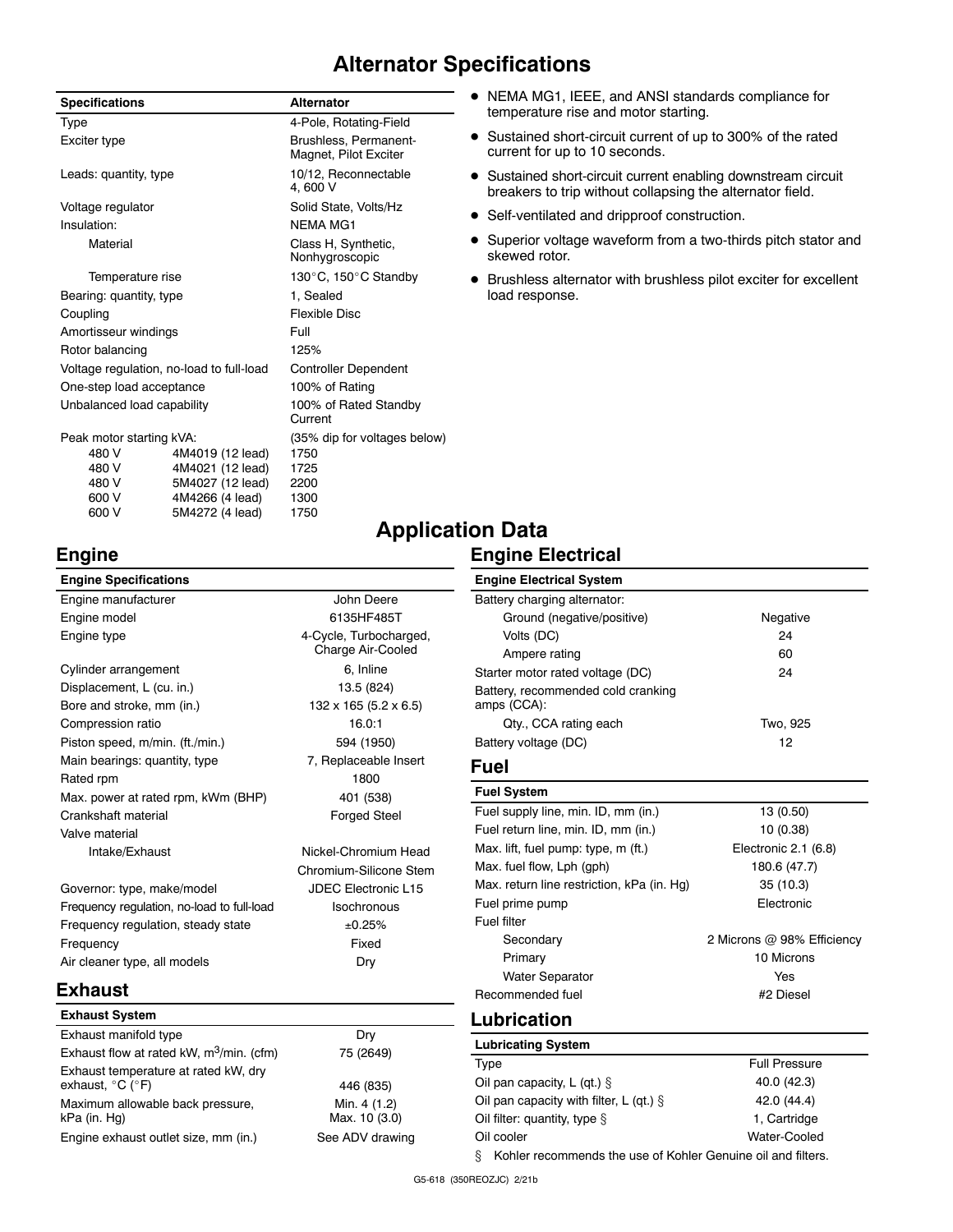# **Application Data**

## **Cooling**

| <b>Radiator System</b>                                                                       |             |
|----------------------------------------------------------------------------------------------|-------------|
| Ambient temperature, °C (°F)*                                                                | 50 (122)    |
| Engine jacket water capacity, L (gal.)                                                       | 18 (4.8)    |
| Radiator system capacity, including<br>engine, L (gal.)                                      | 67.2 (17.8) |
| Engine jacket water flow, Lpm (gpm)                                                          | 469 (124)   |
| Heat rejected to cooling water at rated<br>kW, dry exhaust, kW (Btu/min.)                    | 194 (11042) |
| Heat rejected to air charge cooler at<br>rated kW, dry exhaust, kW (Btu/min.)                | 106 (6033)  |
| Water pump type                                                                              | Centrifugal |
| Fan diameter, including blades, mm (in.)                                                     | 965 (38)    |
| Fan, kWm (HP)                                                                                | 18 (24)     |
| Max. restriction of cooling air, intake and<br>discharge side of radiator, kPa (in. $H_2O$ ) | 0.125(0.5)  |

Enclosure with internal silencer reduces ambient temperature capability by  $5^{\circ}$ C (9 $^{\circ}$ F).

## **Operation Requirements**

| <b>Air Requirements</b>                                                                                                                                                               |             |  |
|---------------------------------------------------------------------------------------------------------------------------------------------------------------------------------------|-------------|--|
| Radiator-cooled cooling air,<br>$m^3$ /min. (scfm) $\dagger$                                                                                                                          | 435 (15400) |  |
| Cooling air required for generator set<br>when equipped with city water cooling or<br>remote radiator, based on $14^{\circ}$ C (25 $^{\circ}$ F)<br>rise, $m^3/m$ in. (cfm) $\dagger$ | 297 (10500) |  |
| Combustion air, m <sup>3</sup> /min. (cfm)                                                                                                                                            | 33 (1165)   |  |
| Heat rejected to ambient air:                                                                                                                                                         |             |  |
| Engine, kW (Btu/min.)                                                                                                                                                                 | 46.4 (2643) |  |
| Alternator, kW (Btu/min.)                                                                                                                                                             | 36.6 (2082) |  |
| $\dagger$ Air density = 1.20 kg/m <sup>3</sup> (0.075 lbm/ft <sup>3)</sup>                                                                                                            |             |  |

| <b>Fuel Consumption</b>     |                       |  |  |  |
|-----------------------------|-----------------------|--|--|--|
| Diesel, Lph (gph) at % load | <b>Standby Rating</b> |  |  |  |
| 100%                        | 100.3 (26.5)          |  |  |  |
| 75%                         | 73.2 (19.3)           |  |  |  |
| 50%                         | 51.9 (13.7)           |  |  |  |
| 25%                         | 30.7<br>(8.1)         |  |  |  |
| Diesel, Lph (gph) at % load | <b>Prime Rating</b>   |  |  |  |
| 100%                        | 88.3 (23.3)           |  |  |  |
| 75%                         | 66.1 (17.5)           |  |  |  |
| 50%                         | 47.6 (12.6)           |  |  |  |
| 25%                         | $27.2$ $(7.2)$        |  |  |  |

# **Controllers**



### **APM402 Controller**

Provides advanced control, system monitoring, and system diagnostics for optimum performance and compatibility.

- Digital display and menu control provide easy local data access
- $\bullet$  Measurements are selectable in metric or English units
- Remote communication thru a PC via network or serial configuration
- Controller supports Modbus<sup>®</sup> protocol
- $\bullet$  Integrated hybrid voltage regulator with  $\pm 0.5\%$  regulation
- $\bullet$  Built-in alternator thermal overload protection
- NFPA 110 Level 1 capability

Refer to G6-161 for additional controller features and accessories.



#### **APM603 Controller**

Provides advanced control, system monitoring, and system diagnostics for optimum performance and compatibility.

- 7-inch graphic display with touch screen and menu control provides
- easy local data access Measurements are selectable in metric or English units
- Paralleling capability to control up to 8 generators on an isolated bus with first-on logic, synchronizer, kW and kVAR load sharing, and protective relays

Note: Parallel with other APM603 controllers only

- Generator management to turn paralleled generators off and on as required by load demand
- Load management to connect and disconnect loads as required
- $\bullet$  Controller supports Modbus® RTU, Modbus® TCP, SNMP
- and BACnet<sup>®</sup>
- $\bullet$  Integrated voltage regulator with  $\pm 0.25\%$  regulation
- $\bullet$  Built-in alternator thermal overload protection
- $\bullet$  UL-listed overcurrent protective device
- NFPA 110 Level 1 capability

Refer to G6-162 for additional controller features and accessories.



### **Decision-Maker<sup>®</sup> 6000 Paralleling Controller**

Provides advanced control, system monitoring, and system diagnostics with remote monitoring capabilities for paralleling multiple generator sets.

- Paralleling capability to control up to 8 generators on an isolated bus with first-on logic, synchronizer, kW and kVAR load sharing, and protective relays
- Note: Parallel with other Decision-Maker<sup>®</sup> 6000 controllers only
- $\bullet$  Digital display and keypad provide easy local data access
- $\bullet$  Measurements are selectable in metric or English units
- Remote communication thru a PC via network or modem configuration
- Controller supports Modbus<sup>®</sup> protocol
- $\bullet$  Integrated voltage regulator with  $\pm 0.25\%$  regulation
- $\bullet$  Built-in alternator thermal overload protection
- NFPA 110 Level 1 capability

Refer to G6-107 for additional controller features and accessories.

Modbus<sup>®</sup> is a registered trademark of Schneider Electric.

BACnet<sup>®</sup> is a registered trademark of ASHRAE.